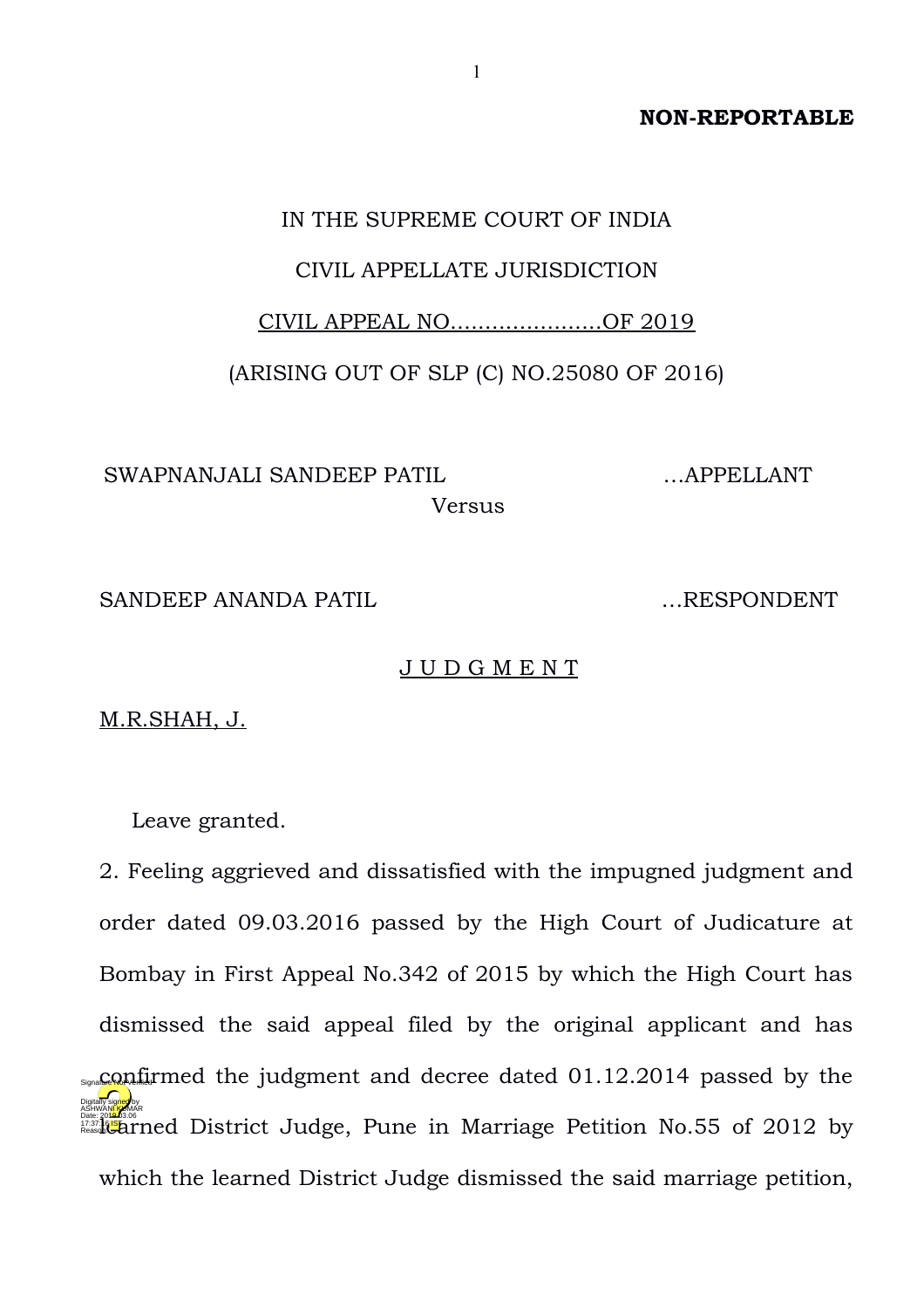of 2012 in the Court of District Court, Pune under Section 25 of the Special Marriage Act, 1954, for declaration of marriage as null and void.

(g) Therefore, the appellant-wife filed Marriage Petition No.55

(f) She realized that the respondent had married her without obtaining the decree of divorce from the competent court and that at that time of marriage the respondent was having a living spouse and that he has suppressed the fact

of the first marriage from the appellant.

- (e) According to the appellant-wife, while gathering her personal belongings for leaving the house, the appellant came across a zerox copy of Marriage Dissolution Deed, dated 14.12.2009 between the respondent and his first wife.
- (d) That he used to come in a drunken state and he withdrew money from the bank account of the appellant by using her credit card. Therefore, on 30.06.2012 the appellant left the matrimonial house and took shelter in her parental home.
- (b) That their marriage was an inter-caste marriage. (c) According to the appellant-wife the respondent-husband

(a) That the appellant herein married with respondent–

husband on 05.04.2010.

started harassing her in various ways.

- 
- 3. The facts leading to the present appeal in nutshell are as under:

the original applicant/appellant-wife has preferred the present appeal.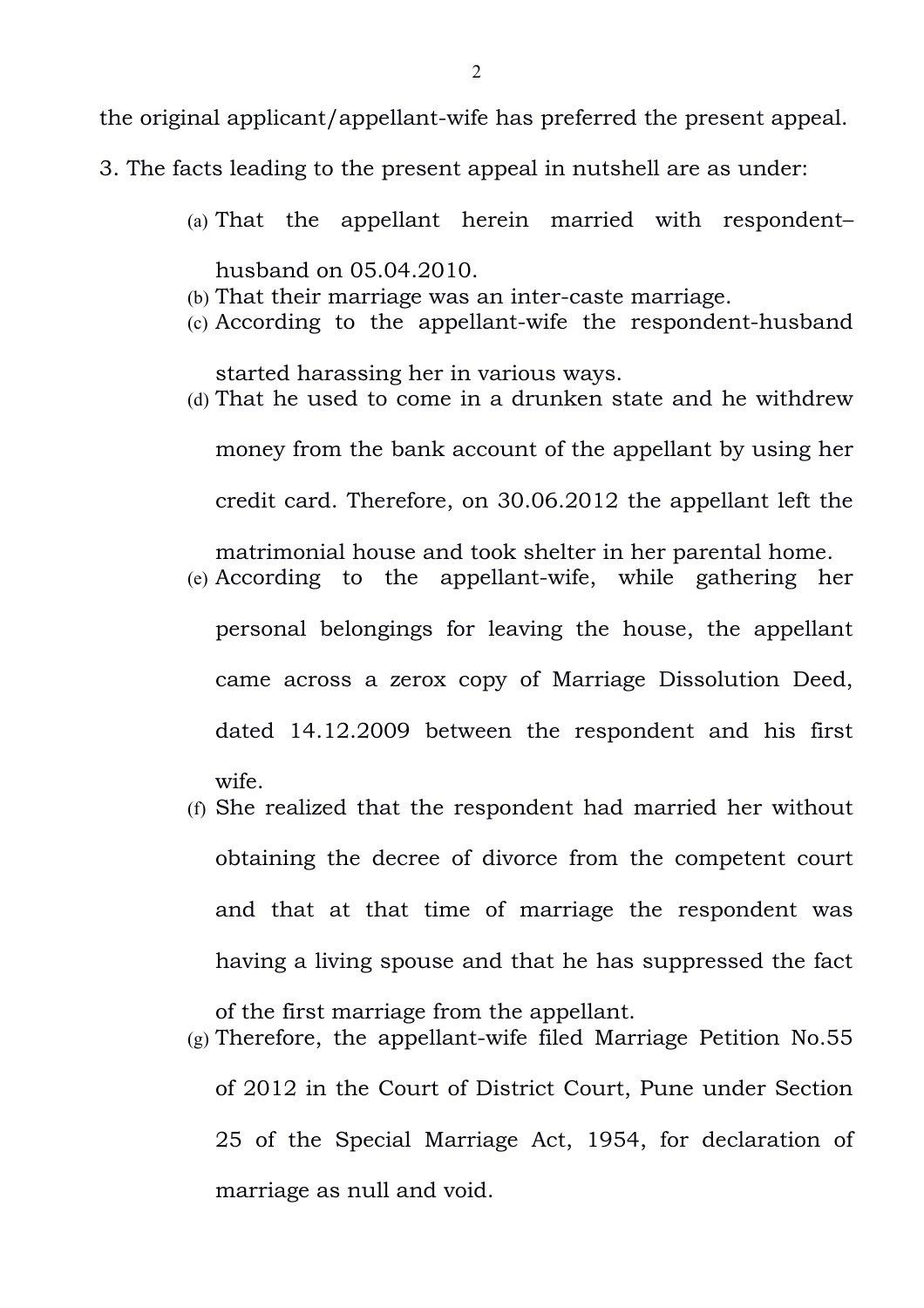4. Thus, according to the appellant, the respondent obtained her consent for marriage by fraud; the appellant was ignorant to the first marriage of the respondent at the time of marriage; the respondent, at the time of registration of marriage, in the document of marriage has declared himself as bachelor; that he concealed the fact of his earlier marriage which was in existence on the date of marriage of the appellant with the respondent; and that at the time of her marriage with the respondent, the respondent's first marriage was subsisting and therefore according to the appellant, she is entitled for declaration of nullity of marriage.

5. The application was vehemently opposed by the respondent-husband. According to the respondent-husband, prior to his marriage with the applicant, they were having a love affair; that the respondent married with the daughter of his maternal uncle on 08.03.2007 at Bhusawal and the applicant was in knowledge of the said fact. According to the respondent, after his marriage he started residing with his wife at Dehu Road. According to the respondent, at the time of their marriage on 05.04.2010, the applicant was in knowledge of his first marriage and despite the same she married with him. According to the respondent, at the time of marriage, as such, he was not at all willing to marry to the applicant, however, because of the pressure of the applicant and her threat to commit suicide he was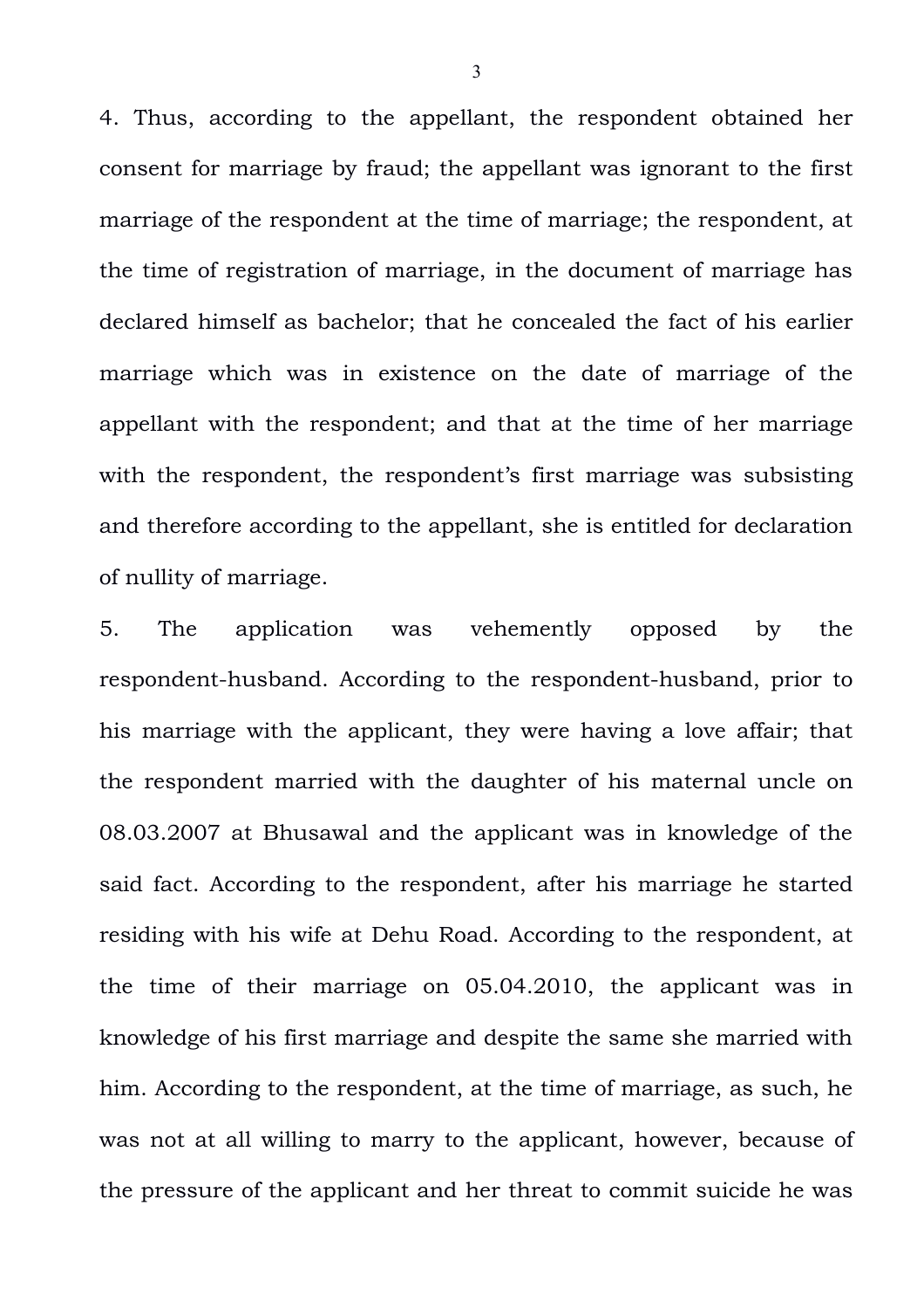compelled to marry the applicant. It was also the case on behalf of the respondent-husband that there was a customary divorce between the respondent and his first wife, which was prior to the solemnization of the marriage between the applicant and the respondent. Therefore, it was the specific case on behalf of the respondent-husband that neither there was any fraud nor there was any suppression of his first marriage by the respondent-husband and therefore it was prayed to dismiss the petition.

6.The learned trial court framed the following issues :

"(1) Whether marriage of petitioner and respondent performed on 5.4.2010 under Special Marriage Act by suppressing previous marriage of respondent, performed on 8.3.2007 with Savita Patil in the said marriage was in existence on the date of marriage of party?

(2) Whether consent of petitioner has been sought by respondent for the above marriage by suppressing previous marriage?

(3) Whether respondent has meted out mental cruelty to petitioner?

(4) Whether petitioner has forced the respondent to perform marriage with her by giving threat of suicide having knowledge of substitution of marriage of respondent with Savita Patil?

(5) Whether the petitioner justified decree of divorce?

(6) What order?"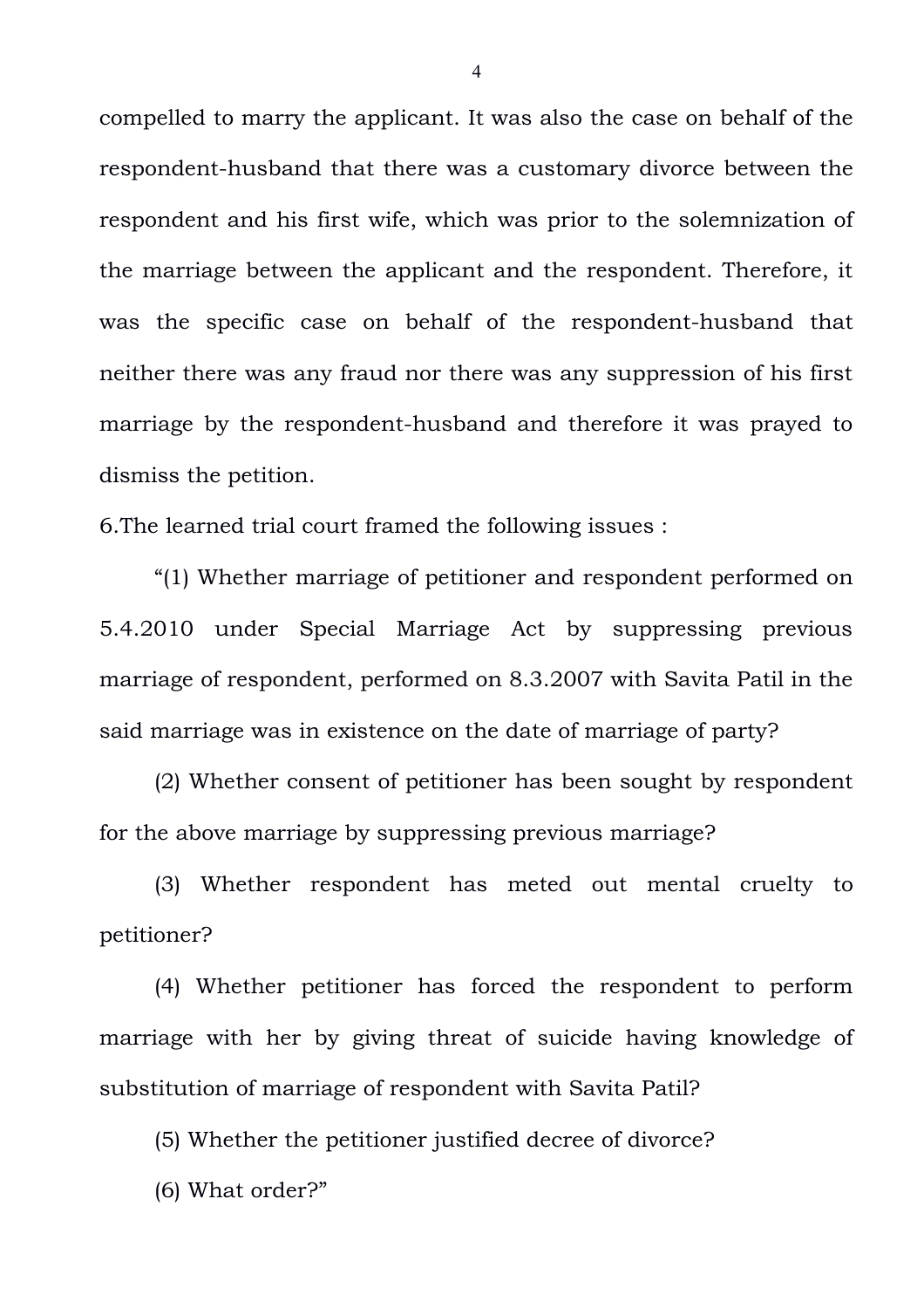7. That the learned trial court dismissed the marriage petition by observing that as the applicant is seeking nullity of marriage only on the grounds that she was ill-treated by the respondent and on the date of marriage the respondent was having a subsisting first marriage and her consent to the marriage was obtained by fraud, none of the above grounds is a ground for nullity of marriage as per the provisions of the Section 25 of the Special Marriage Act, 1954 (hereinafter referred to as the 'Act'). The learned trial court therefore did not go into the details of the allegations and counter-allegations made in the plaint and the written statement on the ground that the case of the applicant does not fall in any of the provisions enumerated under Section 25 of the Act and therefore the applicant is not entitled for a decree of nullity of marriage.

8. Learned trial court also observed that even the application was out of period of limitation as according to the provisions of Section 25 of the Act, the period of limitation is one year after the coercion had ceased or, as the case may be, the fraud had been discovered or the petitioner has with his or her free consent lived with other party to the marriage as husband and wife after the coercion had ceased or, as the case may be, the fraud had been discovered.

9. Feeling aggrieved and dissatisfied with the judgment and decree passed by the learned trial court dismissing her marriage petition, the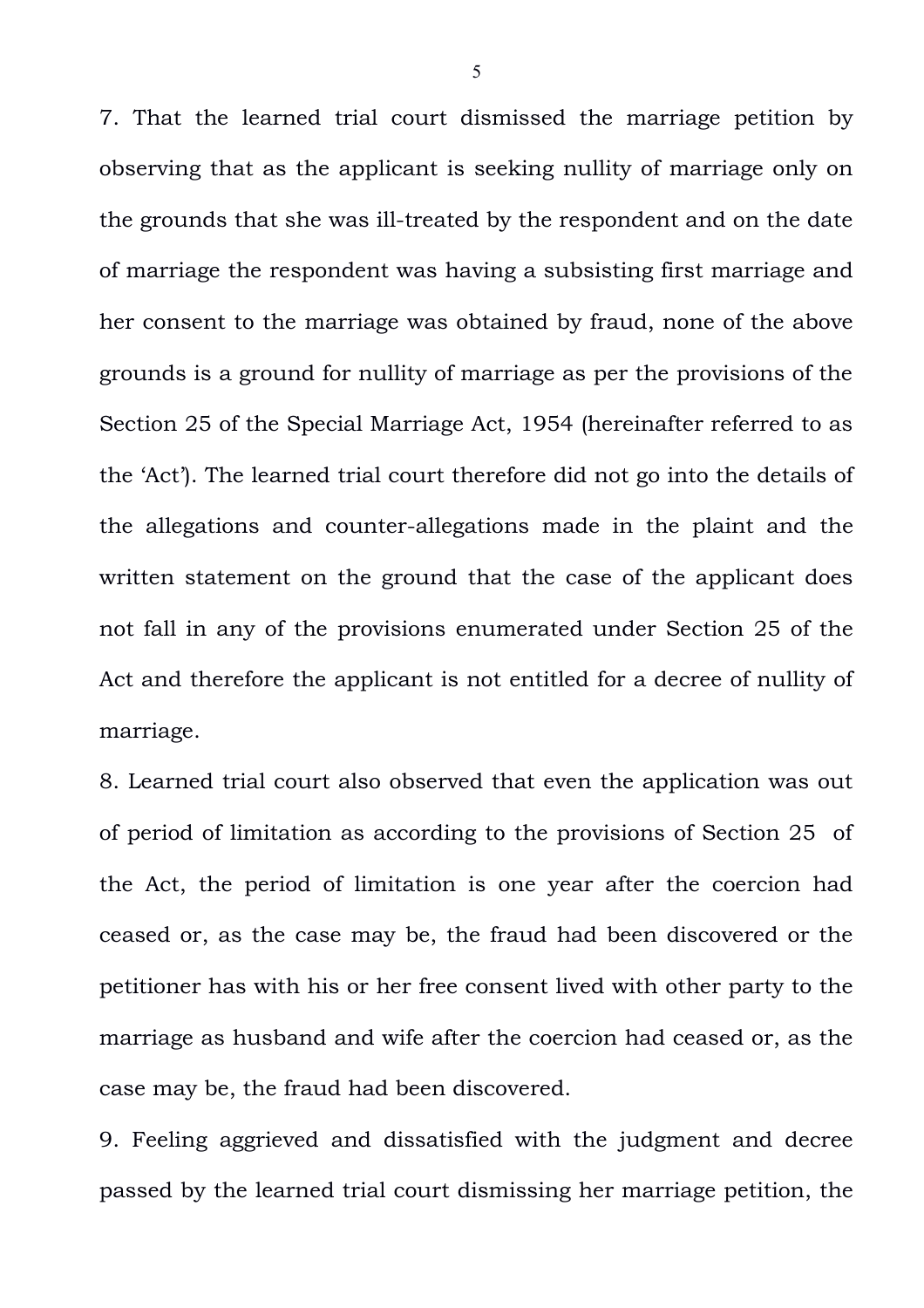appellant-wife preferred the appeal before the Bombay High Court bearing First Appeal No.342 of 2015. Before the High Court the grievance made on behalf of the appellant was that the district court has decided the issue of limitation without framing the issue on that ground. It was submitted that since no issue was framed, the appellant did not get an opportunity to lead the evidence and, therefore, first she was deprived of an opportunity of leading the evidence to show the fact as regards the knowledge of the earlier marriage of respondent, and the same has not been specifically pleaded anywhere. Therefore, it was submitted that in the absence of any such pleadings, there could not have been any evidence as regards the fact of knowledge. The High Court did not accept the same by observing that though ordinarily in the absence of framing an issue and giving an opportunity to the parties to lead evidence, the issue cannot be decided, in the present case, there is sufficient evidence before the court that the appellant was, in fact, well aware of the fact of earlier marriage of the respondent and the customary divorce obtained by him and, therefore, the uncontroverted evidence of the respondent has established that in fact the appellant was the cause of divorce of the respondent from his first wife. By observing so, the High Court has dismissed the first appeal.

10. Feeling aggrieved and dissatisfied with the impugned judgment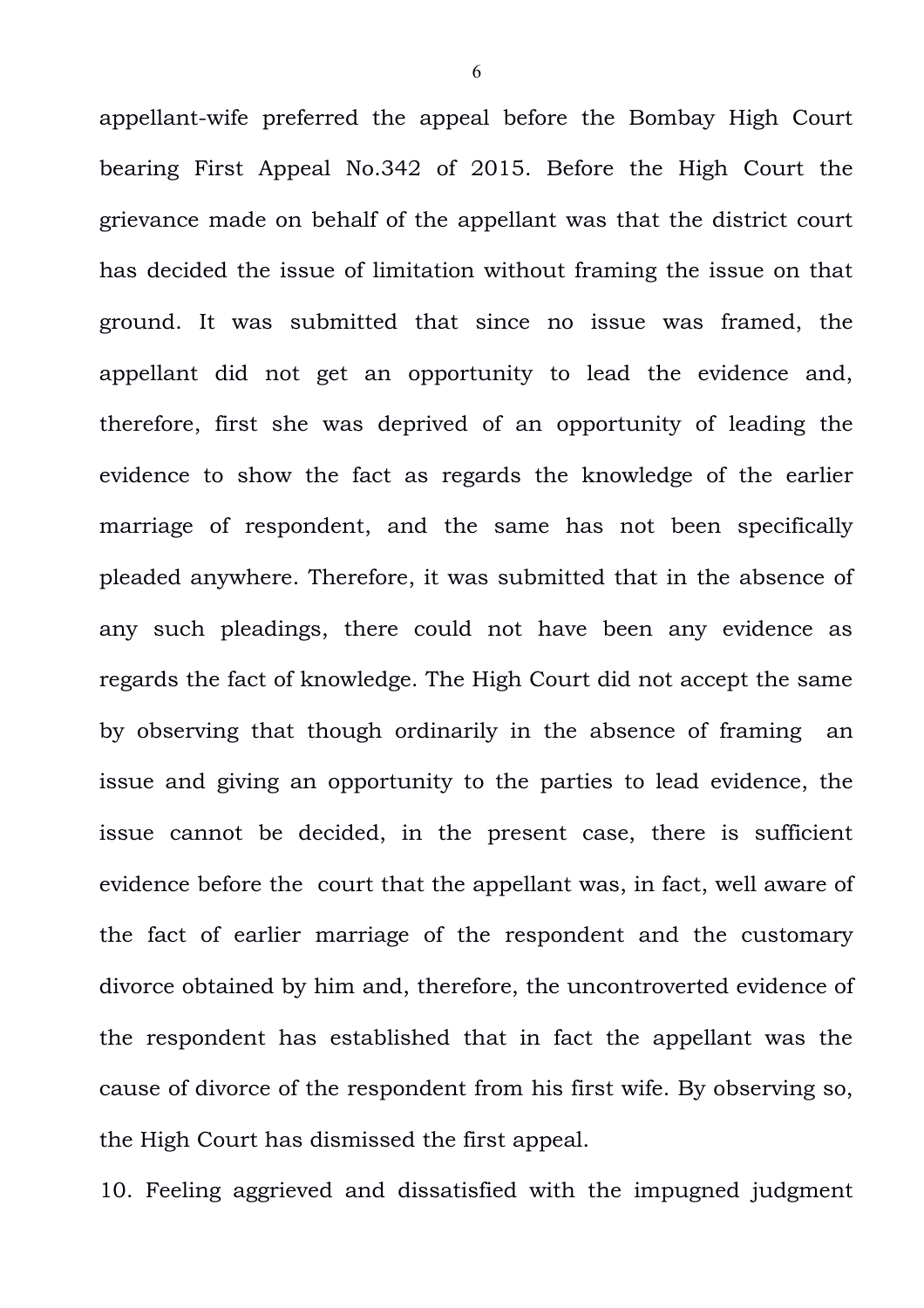passed by the High Court, the appellant-wife has preferred the present appeal.

10.1 Shri Vinay Navare, learned Counsel has appeared on behalf of the appellant-wife and Shri Sushil Kumar Jain, learned Senior Advocate has appeared as an Amicus Curiae on behalf of the respondent-husband.

11. Shri Navare, learned Advocate has vehemently submitted that, in the present case, both the learned trial court as well as the High Court have not at all considered Section 24 of the Act. Relying upon Section 24 of the Act, it is vehemently submitted by Shri Navare that, at the time of marriage between the appellant and the respondent, the first marriage of the respondent with his first wife was subsisting and therefore the marriage between the appellant and respondent was a nullity/void marriage. It is submitted that, in the present case, neither the district court nor the High Court had considered Section 24 of the Act and only considered Section 25 of the Act.

11.1 Further, it is vehemently submitted by Shri Navare that though it was the case on behalf of respondent-husband that there was a customary divorce between the respondent-husband and his first wife, which was prior to the marriage between the appellant and the respondent, neither there was any specific issue framed by the learned trial court nor even the respondent-husband led any evidence and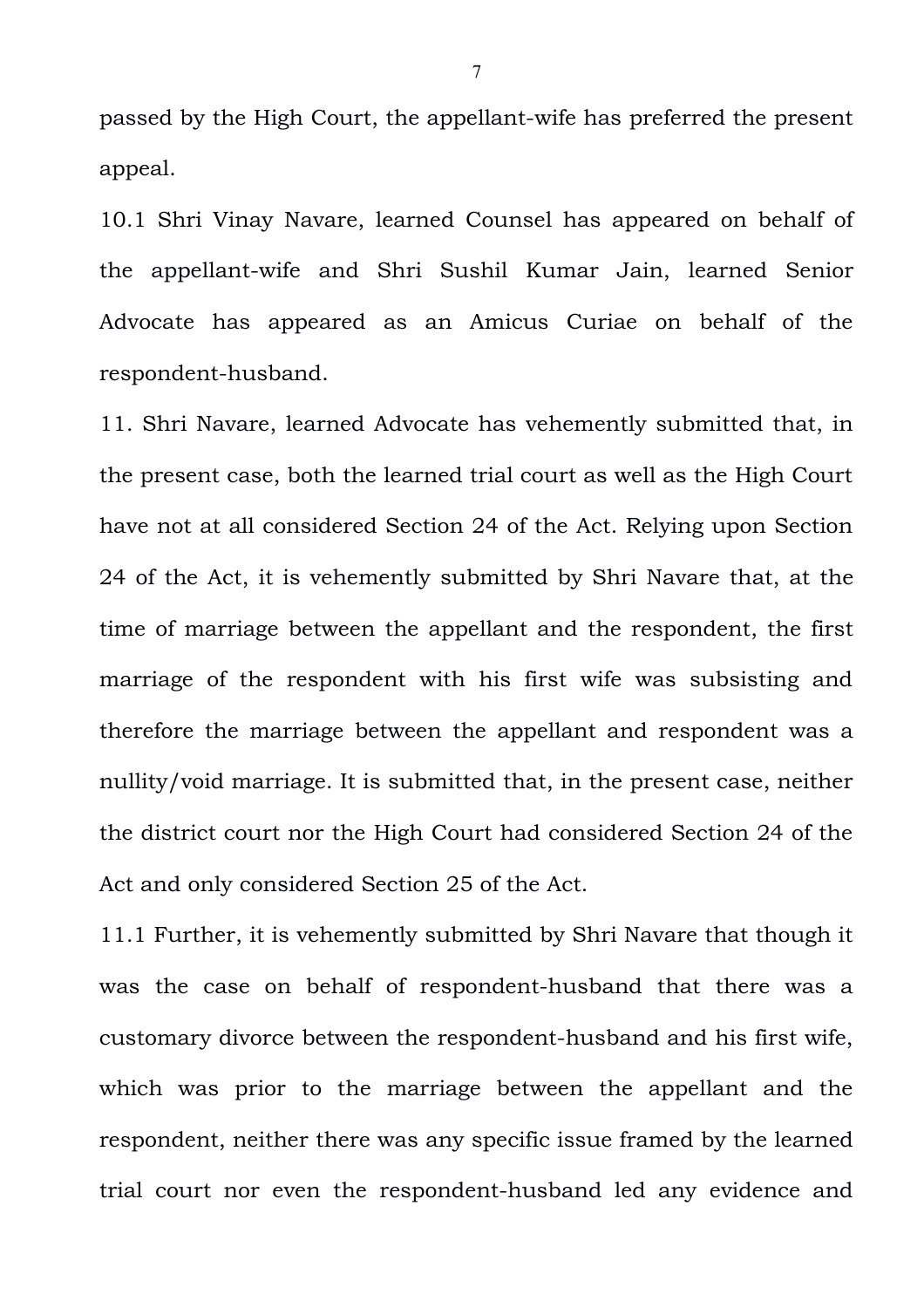prayed for the customary divorce between the respondent-husband and his first wife. It is submitted, therefore, in absence of proving customary divorce between the respondent-husband and his first wife, there was a subsisting marriage between the respondent-husband and his first wife at the time of the marriage between the appellant and the respondent and therefore Section 24 read with Section 4 of the Act was required to be considered.

11.2 It is submitted by learned advocate appearing on behalf of the appellant-wife that so far as for the declaration sought for in view of Section 24 of the Act is concerned, there is no period of limitation provided, as a declaration for a void marriage can be sought at any time, as the void marriage as is void and nullity. It is submitted therefore the limitation provided under Section 25 of the Act shall not be applicable in a case where the declaration for nullity of marriage is sought in view of Section 24 read with Section 4 of the Act is concerned.

11.3 Making the above submissions, it is prayed to allow the present appeal.

12. Present appeal is vehemently opposed by Shri Jain, learned Senior advocate appearing as an Amicus Curiae on behalf of the respondent-husband. It is vehemently submitted by Shri Jain that, in the facts and circumstances of the case, both the learned trial court as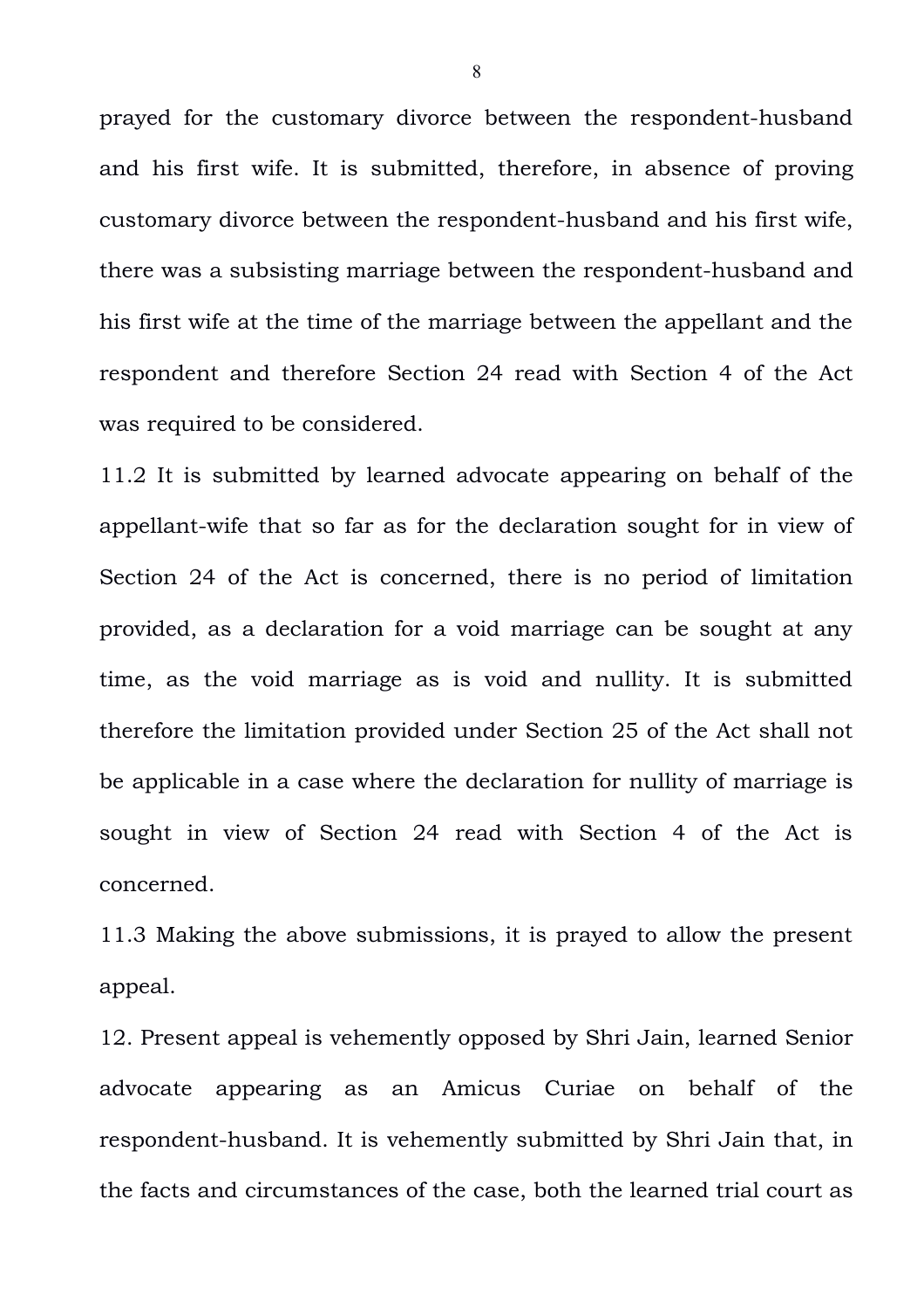well as the High Court have rightly dismissed the marriage petition and have rightly refused to grant the relief of declaration of nullity of marriage between the appellant and the respondent, considering Section 25 of the Act and by observing that the marriage petition was barred by period of limitation, as provided under Section 25 of the Act. 12.1 It is further submitted by Shri Jain that it was the specific case on behalf of the respondent-husband that, at the time of marriage, the appellant was in the knowledge of the first marriage of the respondent with his first wife. It is submitted that as such she was the root cause for the divorce between the respondent and his first wife. It is submitted that as such the customary divorce had taken place between the respondent-husband and his first wife much prior to the date of marriage between the appellant and the respondent. It is submitted, therefore, when there was already a dissolution of marriage between the respondent and his first wife, by way of customary divorce, which was much prior to the marriage between the appellant and the respondent and, therefore the marriage between the appellant and the respondent cannot be said to be void under Section 24 of the Act.

12.2 Shri Jain, learned Senior Counsel has heavily relied upon the decision of this Court in the case of *Ass Kaur (Smt) (Deceased) by LRs* v. *Kartar Singh (Dead) by LRs* (2007) 5 SCC *5*61 and the case of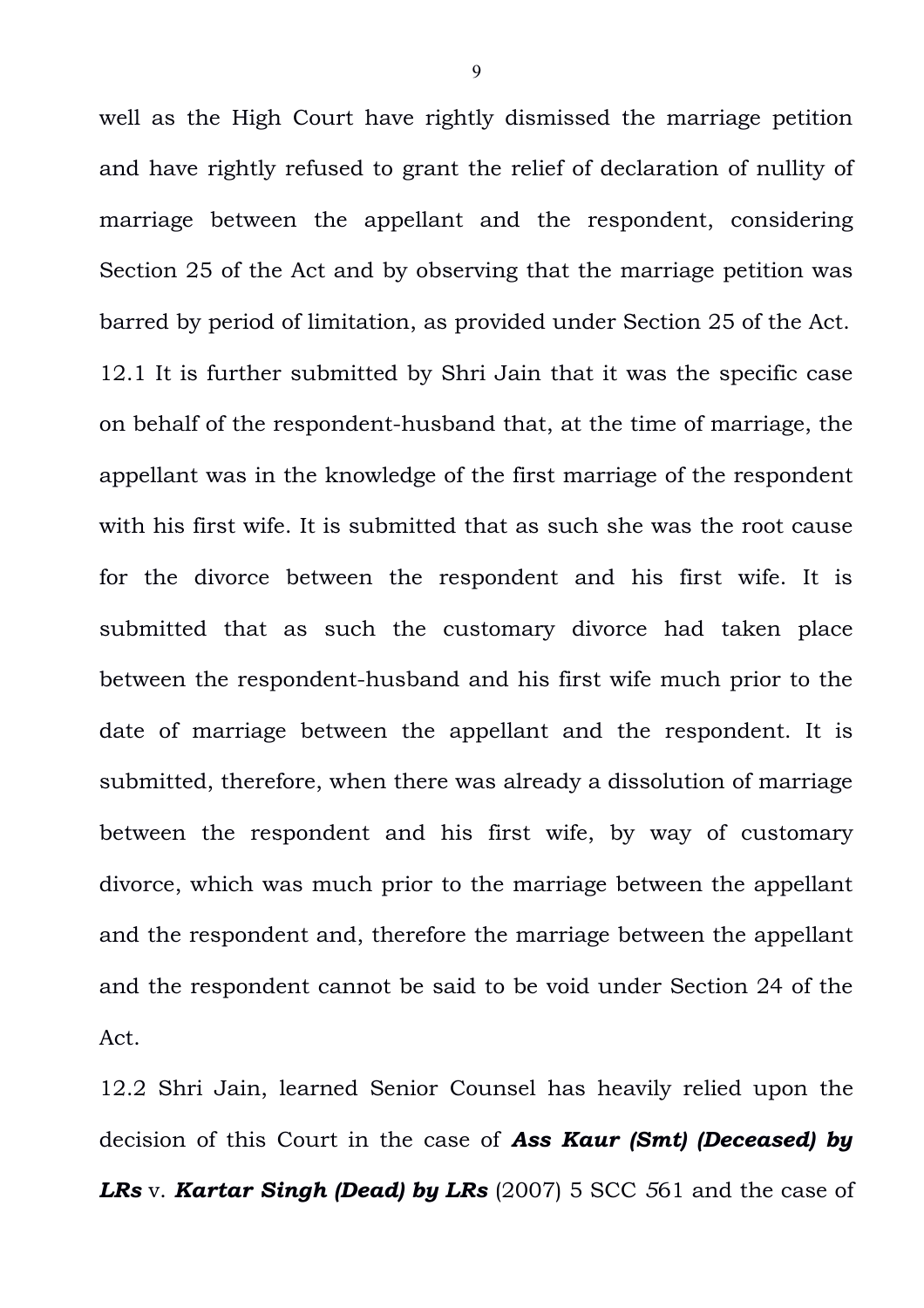## *Laxmibai (Dead) through LRs* v. *Bhagwantbuva (Dead) through LRs* (2013) 4 SCC 97.

12.3 Making the above submissions, it is prayed to dismiss the present appeal.

13. Heard the learned counsel appearing on behalf of the respective parties at length.

13.1 At the outset it is required to be noted that the appellant filed the marriage petition for a declaration to declare her marriage with the respondent as null and void on the ground that, at the time of their marriage, the first marriage of the respondent with his first wife was subsisting; that the respondent committed a fraud and suppressed the material fact of his first marriage, and in fact, in the registration form he stated himself to be a bachelor. On the other hand, it was the case on behalf of the respondent that neither there was any suppression nor any fraud committed by him. It was the case on behalf of the respondent that the appellant was in the knowledge of his first marriage and that as such there was a customary divorce between the respondent and his first wife, which was much prior to the marriage between the appellant and the respondent. That the learned trial court dismissed the marriage petition on the ground that none of the grounds stated in the plaint for declaration of the marriage between the appellant and respondent as null and void, would fall within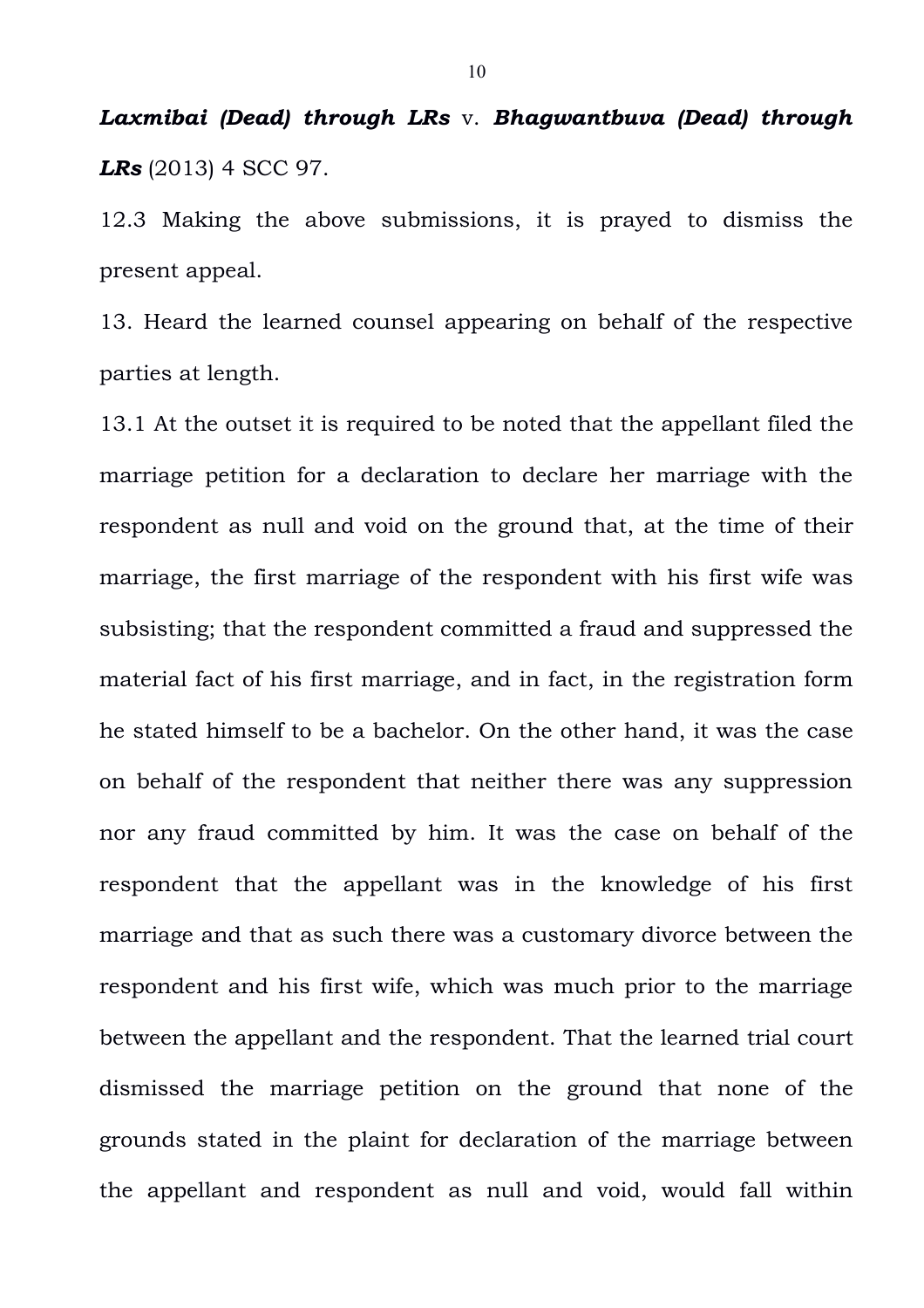Section 25 of the Act and that, even otherwise, the marriage petition is beyond the period of limitation as prescribed in explanation to Section 25 of the Act. It is required to be noted that, however, neither the trial court nor even the High Court at all considered Section 24 read with Section 4 of the Act nor considered the case on behalf of the appellant that as at the time of her marriage with the respondent, the respondent's first marriage was subsisting and therefore the marriage between the appellant and the respondent would be void and nullity.

13.2 As per Section 4 of the Act, the marriage between any two persons may be solemnized under the Special Marriage Act if at the time of the marriage neither party has a spouse living. Section 24 of the Act provides that any marriage solemnized under the Special Marriage Act shall be null and void and may, on a petition presented by either party thereto against the other party, be so declared by a decree of nullity if any of the conditions specified in clauses (a), (b), (c) and (d) of Section 4 has not been fulfilled. Clause (a) of Section 4 provides that neither party shall have a spouse living at the time of marriage. Therefore, considering Section 24 read with Section 4 of the Act, if at the time of marriage either of the party has spouse living, then the said marriage is a void marriage and a decree of nullity can be passed on a petition presented by either party thereto against the other party. No period of limitation is prescribed so far as presentation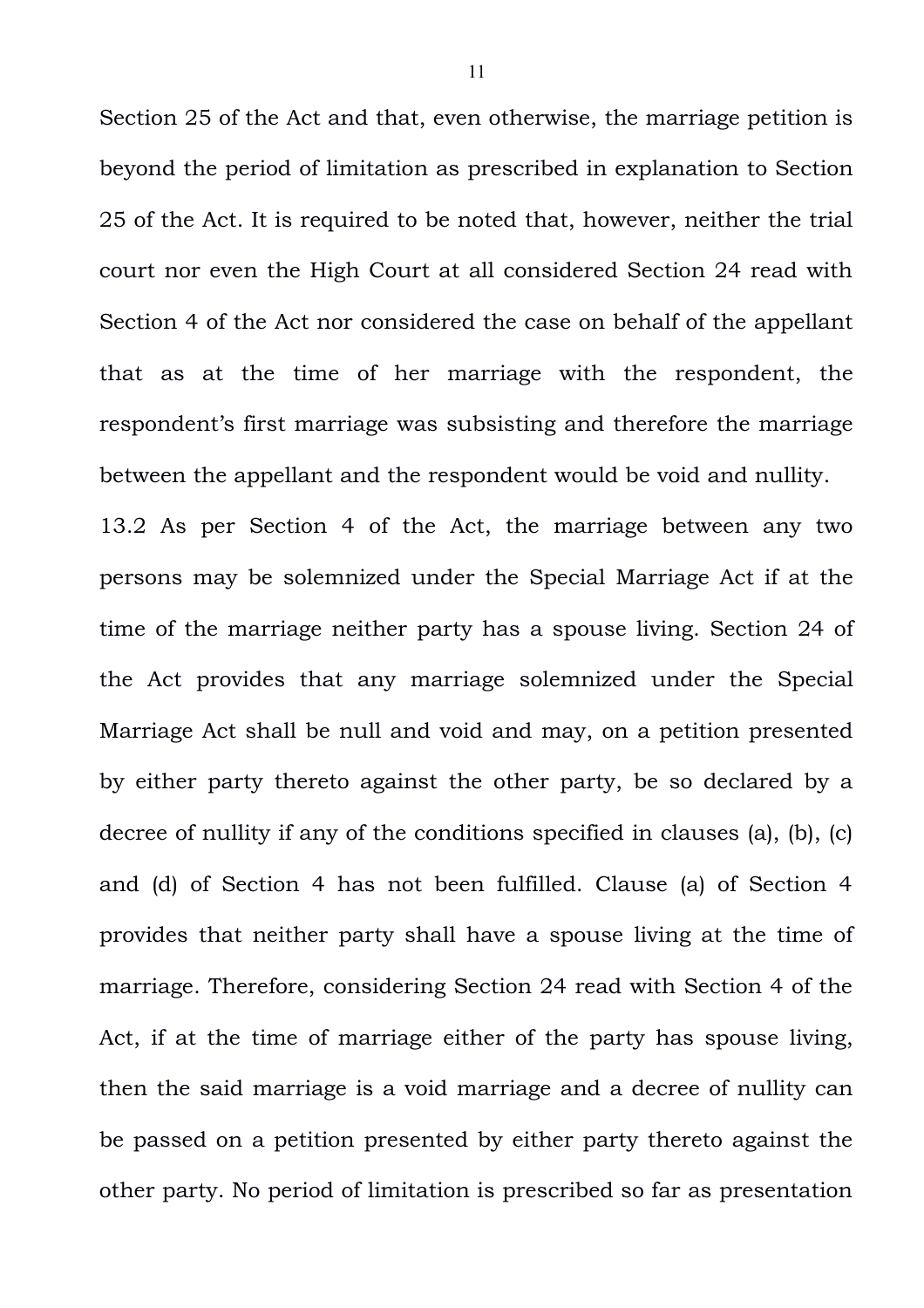of petition for declaration to declare a marriage being nullity/void marriage, under Section 24 of the Act and rightly so, as once the marriage is void the same is a nullity and at any time the same can be declared as nullity being a void marriage. Therefore, both the trial court as well as the High Court have committed an error in observing that the marriage petition was barred by limitation. While holding so, both the trial court as well as the High Court had considered first proviso to Section 25 of the Act. In the facts and circumstances of the case, we are of the opinion that Section 25 of the Act shall not be applicable and Section 24 of the Act would be applicable which does not provide for any period of limitation like first proviso to Section 25 of the Act.

14. Now, so far as the submission on behalf of the respondent-husband that there was already a customary divorce between him and his first wife, which was much prior to the marriage between the appellant and the respondent and that the appellant was in the knowledge of his first marriage is concerned, at the outset, it is required to be noted that as such there is no specific issue framed by the learned trial court on the alleged customary divorce between the respondent and his first wife. Even there was no specific issue framed with respect to the limitation. There was not even an issue framed with respect to the knowledge of the appellant that she was having the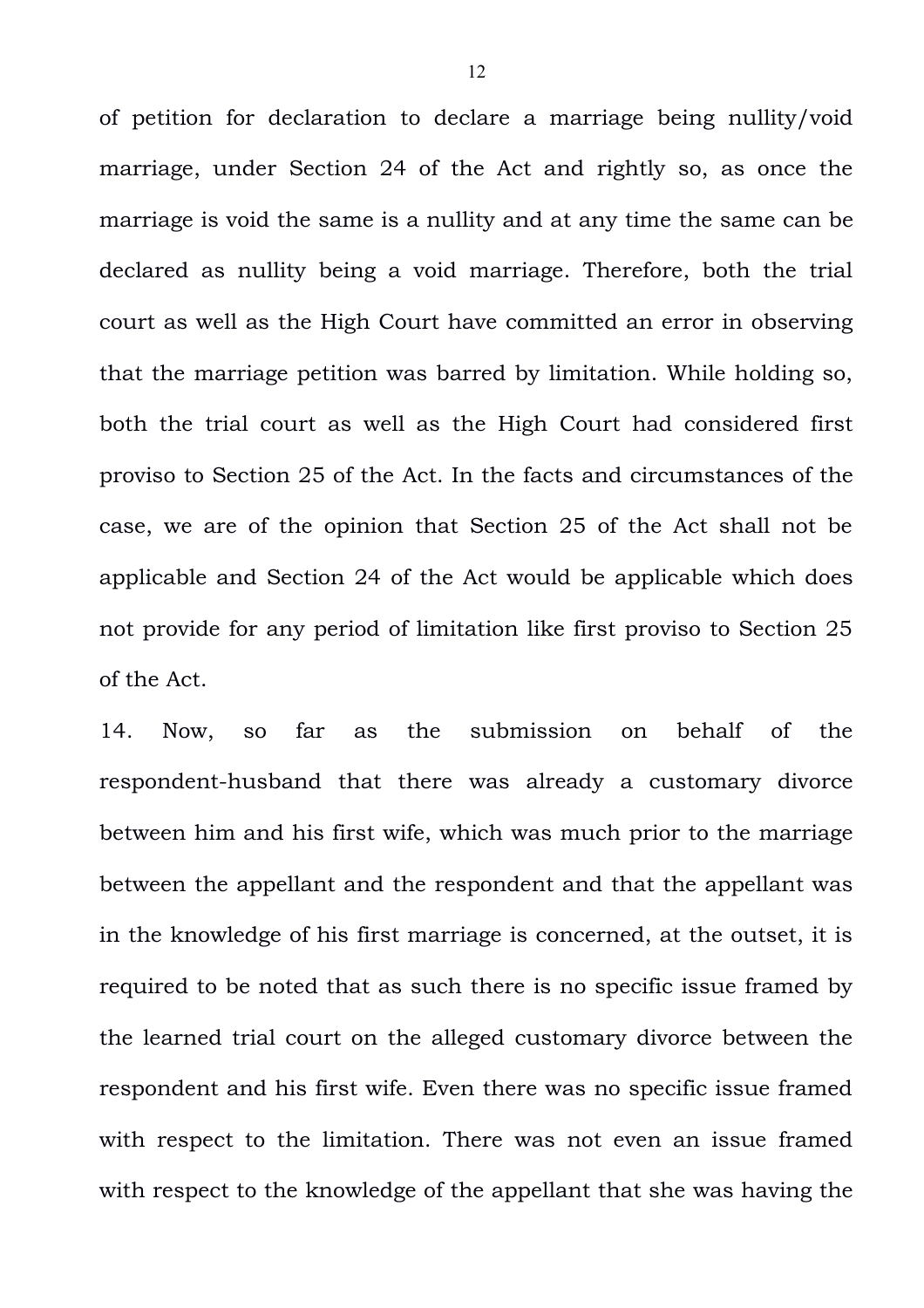knowledge of the first marriage of the respondent with his first wife. In absence of any such issue framed, the learned trial court as well as the High Court have committed a grave error in observing that there was a customary divorce between the respondent-husband and his first wife. There must be a specific issue framed by the Court on the aforesaid and the same is required to be established and proved by leading evidence. In the present case, neither an issue has been framed nor even the respondent husband has led any evidence and proved that there was a customary divorce between respondent and his first wife. Even the respondent-husband was required to prove that such a customary divorce was permissible in their caste/community. In the absence of any such issue or any evidence, the Courts below were not justified in observing that there was a customary divorce between the respondent and his first wife. Therefore, in absence of the above, it can be said that at the time of marriage between the appellant and the respondent, the respondent had a living spouse and, therefore, considering Section 24 read with Section 4 of the Act, the marriage between the appellant and respondent was void and the appellant was entitled to a decree of nullity at her instance. Therefore, both the Courts below have materially erred in rejecting the marriage petition. For the reasons stated above, we are of the opinion that the appellant is entitled to a decree of nullity of the marriage between the